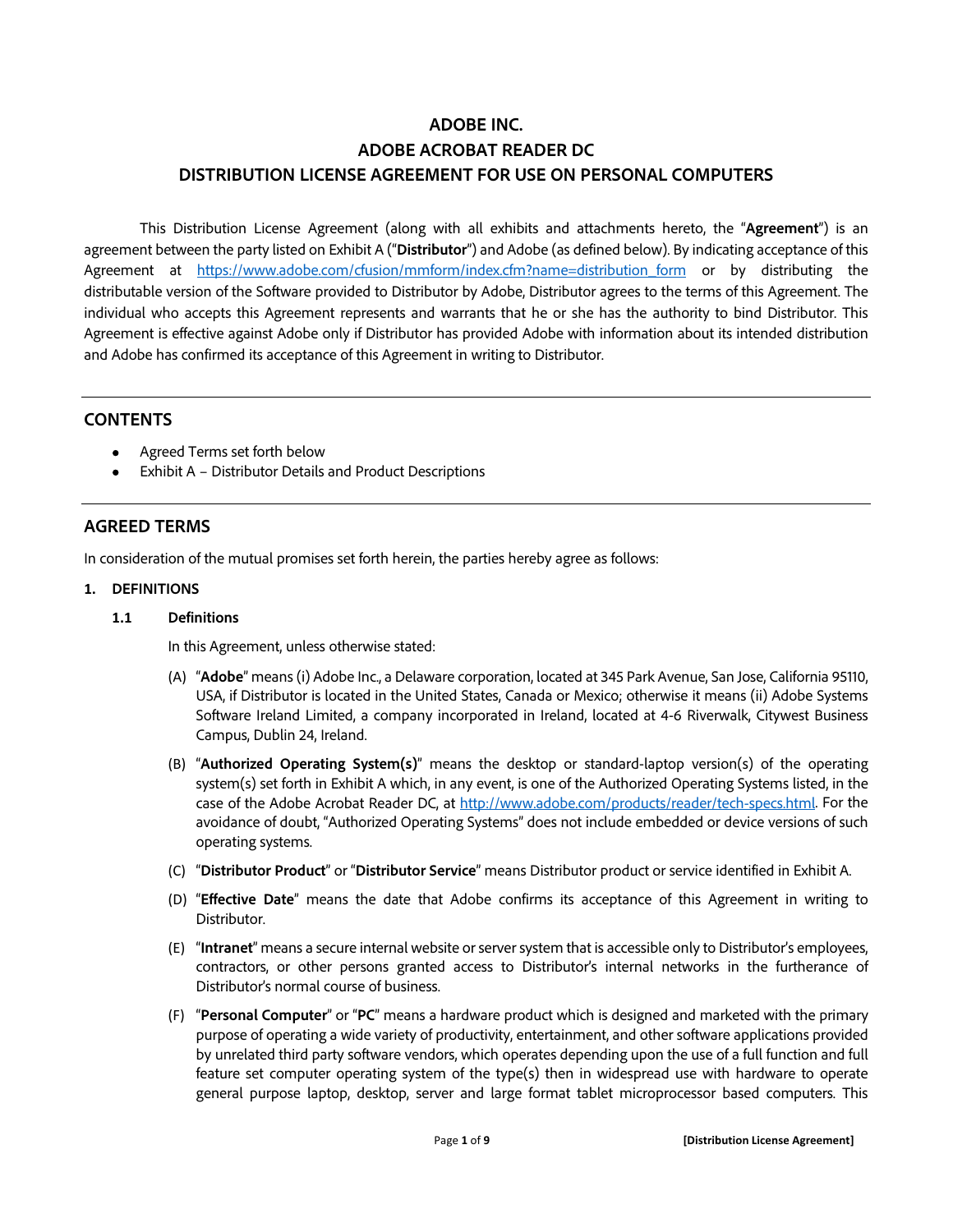definition of Personal Computer excludes hardware products that are designed and/or marketed to have as their primary purpose any number of the following: television, television receiver, portable media player, audio/video receiver, radio, audio headphone, audio speaker, personal digital assistant ("PDA"), telephone or similar telephony based device, game console, personal video recorder ("PVR"), player for digital versatile disc ("DVD") or other optical media, video camera, still camera, camcorder, video editing and format conversion device, video image projection device, and exclude any similar type of consumer, professional, or industrial device.

- (G) "**Software**" means (a) Adobe Acrobat Reader DC, and (b) Updates to the foregoing software products provided to Distributor by Adobe for distribution under this Agreement.
- (H) "**Updates**" means upgrades, modified versions, updates, additions, and copies to or of the Software provided to Distributor by Adobe for distribution under this Agreement.

#### <span id="page-1-0"></span>**2. LICENSE, REQUIREMENTS, AND RESTRICTIONS**

- **2.1** License. Subject to the terms of this Agreement, including the requirements and restrictions below, and only for purposes of achieving the distribution described in this Section 2, Adobe grants Distributor a non-exclusive, nontransferable, worldwide, royalty-free license to reproduce and distribute the Software, for the complete installation and use of the unmodified Software on the Authorized Operating Systems on Personal Computers.
- **2.2** Distribution. Distributor may:
	- (A) make one copy of an image of the Software on a Distributor computer file server for the purpose of downloading and installing the Software onto computers within Distributor's Intranet, for internal use only;
	- (B) Distribute the Software on a standalone basis only on physical media (such as CD-ROMs, DVDs, hard disk, etc.); and
	- (C) Distribute the Software as a part of or with Distributor Product or Distributor Service
		- (1) through electronic means such as electronic download --including, without limitation, electronic software download-- for example bundled in Distributor's installer, which in turn, is downloaded through the Internet and
		- (2) on physical media (such as CD-ROMs, DVDs, hard disk, etc.).

The Software is to be distributed in complete form and only for purposes of complete installation and use by the end user. The Software must not be configured or distributed for use without installation.

**2.3** Server Use. Distributor may install one copy of the Software on a computer file server within Distributor's Intranet for the sole and exclusive purpose of allowing use of the Software from an unlimited number of client computers on Distributor's Intranet via (a) the Network File System (NFS) for UNIX versions of the Software, (b) Windows Terminal Services, (c) Citrix, or (d) similar support virtualization technology. Unless otherwise expressly permitted, no other server or network use of the Software is permitted, including robotic process automation. By way of example, the foregoing does not permit Distributor to serve the Software as an element of an Intranet or Internet hosted service.

The rights granted above terminate immediately in the event of Distributor's breach of any provision of this Agreement.

- **2.4** Requirements.
	- (A) Distributable Version, Access. Distributor may distribute only the version of the Software (with its corresponding installer) provided to Distributor by Adobe upon completion of this Agreement for use on Personal Computers on the specific Authorized Operating System listed in Exhibit A. Distributor may not distribute any version of the Software found elsewhere, including on www.Adobe.com, [www.Macromedia.com,](www.Macromedia.com) or any other download site on the Internet. Adobe may provide Distributor with access to the distributable version of the Software via electronic download at a specified non-public website.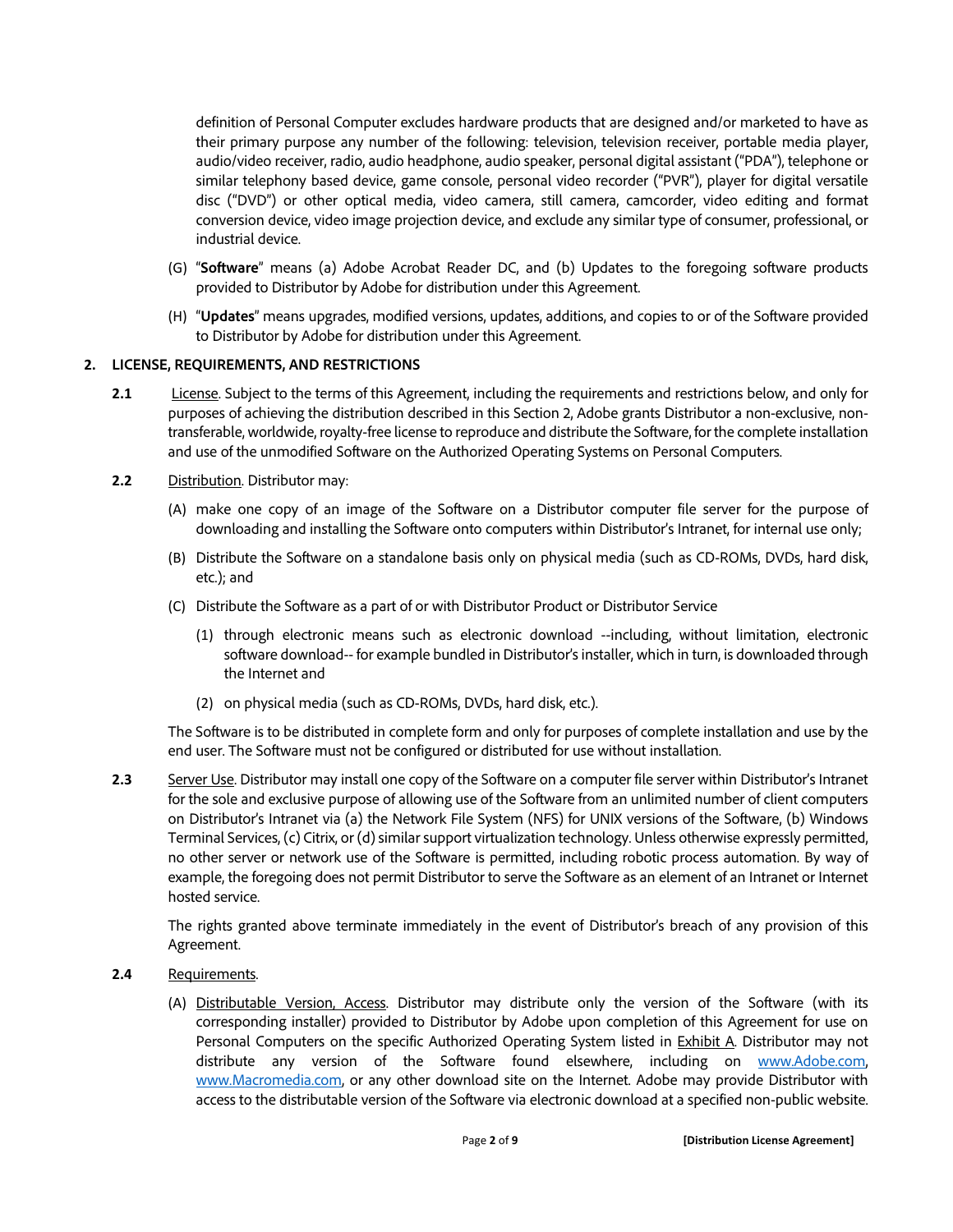Distributor may not disclose the location of such website to any third party. Notwithstanding the foregoing, Distributor may distribute Updates to Adobe Acrobat Reader DC that are made available by Adobe at <https://get.adobe.com/reader/> or any successor website.

- (B) New Versions. Upon release of a new version of the Software by Adobe, Distributor will cease all reproduction and distribution of the previous version of the Software no later than six (6) months from the date Adobe makes such new version of the Software commercially available unless otherwise approved by Adobe in writing/email. As used in this section, "new version" means a major new release of the Software. Adobe may notify Distributor when new versions are released.
- (C) Sublicensing Requirements.
	- (1) Distributor will distribute, and will ensure that its distributors and resellers distribute, the Software under the Adobe end user license agreement accompanying the Software.
	- (2) If the Software offers or displays such agreement as a part of its installation, Distributor will not configure the Software to avoid such offer or display.
	- (3) As a specific exception to the above, a Distributor that distributes copies of the Adobe Acrobat Reader DC over an Intranet as permitted by Section 2.2(A) may suppress the display of the end user license agreement in accordance with any customization wizard and documentation provided by Adobe and provided, further, that, prior to such distribution, Distributor accepts the terms of such agreement on behalf of itself and all of its Intranet end users.
	- (4) If no end user license agreement accompanies the Software, Distributor must distribute the Software under an end user license agreement containing the following minimum terms in favor of Distributor and its suppliers: (i) prohibition against distribution and copying, (ii) prohibition against modifications and derivative works, (iii) prohibition against decompiling, reverse engineering, disassembling, and otherwise reducing the software to a human-perceivable form, (iv) provision indicating ownership of software by Distributor and its suppliers, (v) disclaimer of all applicable statutory warranties, to the full extent allowed by law, and (vi) industry standard limitation of liability, including a disclaimer of indirect, special, incidental, punitive, and consequential damages.
	- (5) Distributor will not grant any rights in the Software under a license that: (i) allows modification of the Software, (ii) requires the disclosure or distribution of the Software in source code form, or (iii) allows the distribution of the Software for a fee.
	- (6) Distributor will not make any warranty, express or implied, on behalf of Adobe.
	- (7) If Distributor distributes the Software to a primary or secondary educational institution (each, a "**School**"), Distributor shall require the School to represent and warrant that (i) the School has the authority to provide student personal information to Adobe, or to authorize Adobe to collect student personal information through the Software, and (ii) the School has provided appropriate disclosures to, and obtained consents from, the School's end users, the parents or guardians of students, or any other required individual regarding the School's use of the Software, to the extent such disclosures or consents are required by applicable law or by any agreement to which the School is a party.

#### **2.5** Restrictions.

- (A) No Unauthorized Distribution. Unless Distributor has separate written permission from Adobe, it will not distribute the Software in any manner not permitted under the Agreement.
- (B) No Transfer. Distributor may not rent, lease, sublicense, assign, or transfer its rights under this Agreement, or authorize all or any portion of the Software to be copied except as may be expressly permitted herein.
- (C) Default Updater Settings. Distributor may not modify the default updater settings of the Software. As an exception to this prohibition, an IT administrator may modify the default updater settings of copies of the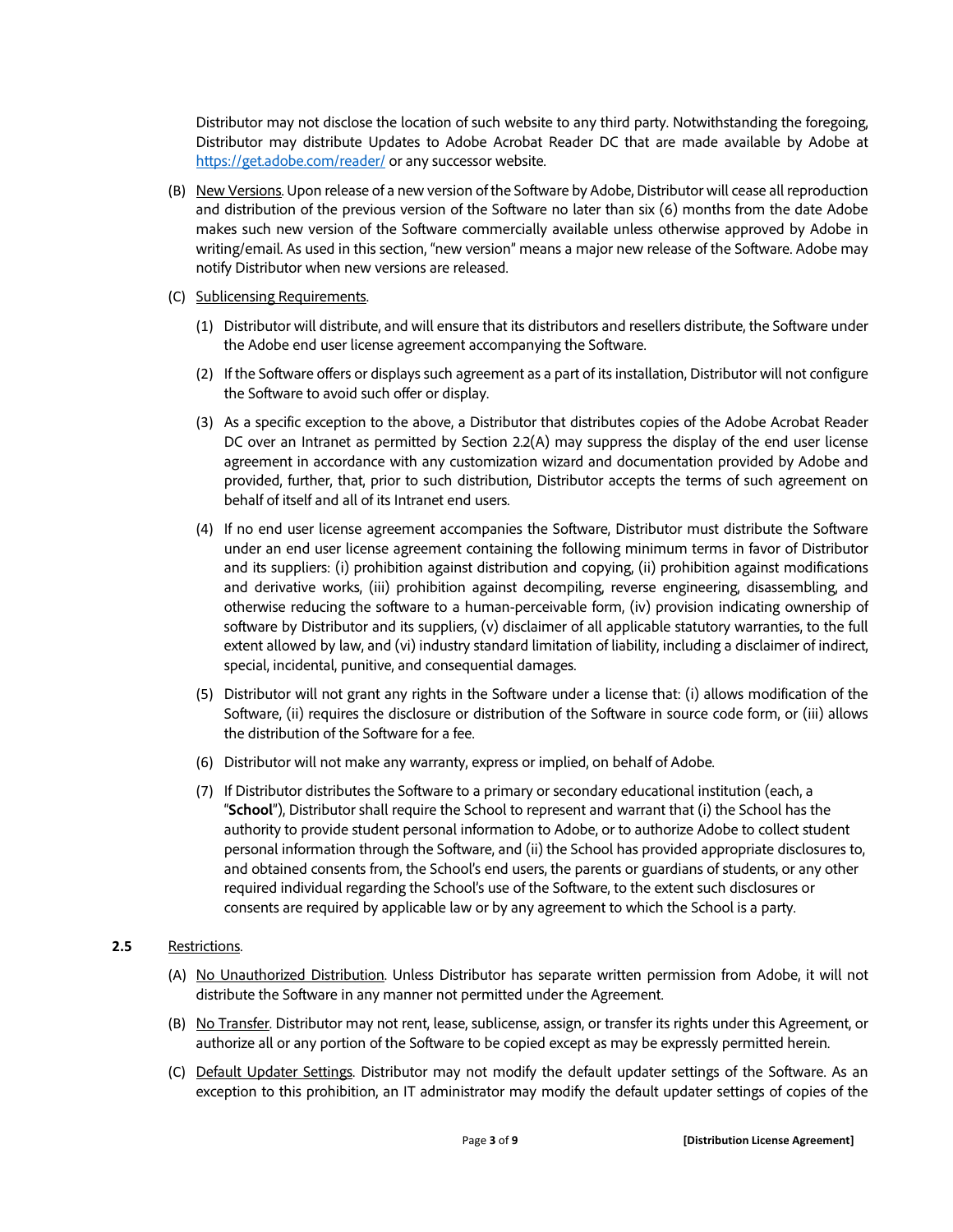Software distributed within an Intranet under Section 1.2 (b) and (c) above.

- (D) No Modification, No Reverse Engineering. Distributor may not modify, port, adapt, translate, or create derivative works based upon the Software in any way, including without limitation, removal of the installer program, electronic end user license agreement, "About" section, or any copyright or other proprietary notice that appears in the Software. Distributor shall not reverse engineer (including but not limited to monitoring or tracking the inputs and outputs flowing through a system or an application in order to recreate that system), decompile, disassemble, or otherwise attempt to discover the source code, data representations or underlying algorithms, processes, methods, and any other portion of the Software. If the laws of Distributor's jurisdiction give Distributor the right to decompile the Software to obtain information necessary to render the licensed portions of the Software interoperable with other software, Distributor must first request such information from Adobe. Adobe may, in Adobe's discretion, either provide such information to Distributor or impose reasonable conditions, including a reasonable fee, on Distributor's decompilation of the Software to ensure that Adobe and Adobe's suppliers' proprietary rights in the Software are protected. In addition, only Distributor or someone else entitled to use a copy of the Software on its behalf may perform the decompilation. Any information supplied by Adobe or obtained by Distributor, as permitted hereunder, may only be used by Distributor for the purpose described herein and may not be disclosed to any third party or used to create any software which is substantially similar to the expression of the Software or used for any other act which infringes Adobe or its licensors' copyright.
- (E) Permitted Adobe Acrobat Reader DC Modification. Notwithstanding the prohibition on modification above, Distributor may customize or extend the functionality of the installer for Adobe Acrobat Reader DC as specifically allowed by instructions found at <https://helpx.adobe.com/support.html> or <https://www.adobe.com/devnet/reader.html> (e.g., installation of additional plug-in and help files). Distributor may not otherwise adapt, translate, alter, or modify Adobe Acrobat Reader DC in any way.
- (F) Web Download. Distributor may not make the Software available as a standalone product on the Internet. Distributor may direct end users to obtain the Software through electronic download on a standalone basis by linking to the official Adobe website. Any software distributed with the Software and any website containing a link to an Adobe website must not contain any:
	- (1) Adobe logos, product signatures, or trademarks in stylized form unless under separate prior written license (except as permitted in the Agreement),
	- (2) materials that are illegal, pornographic, defamatory, infringing, threatening, invasive of another's privacy, or racially, ethnically or otherwise objectionable, or
	- (3) viruses, Trojan horses, worms, time bombs, cancelbots, or other computer programming routines which damage, detrimentally interfere with, surreptitiously intercept or expropriate any system, data, or personal information.
- (G) Adobe Acrobat Reader DC Restrictions. Adobe Acrobat Reader DC is licensed and distributed by Adobe for viewing, distributing, and sharing PDF files.
	- (1) Conversion Restrictions. Distributor may not integrate or use Adobe Acrobat Reader DC with any other software, plug-in, or enhancement that uses or relies upon Adobe Acrobat Reader DC when converting or transforming PDF files into other file formats (e.g., a PDF file into a TIFF, JPEG, or SVG file).
	- (2) Plug-in Restrictions. Distributor is not authorized to integrate or use Adobe Acrobat Reader DC with any plug-in software not developed in accordance with the Adobe Reader Integration Key License Agreement.
	- (3) Disabled Features. Adobe Acrobat Reader DC may contain features and functionalities that are hidden or appear disabled or "grayed out." These disabled features will activate only when opening a PDF document that was created using technology keys available only from Adobe. Distributor will not access, or attempt to access, or duplicate the functionality of such disabled features without a valid key, nor will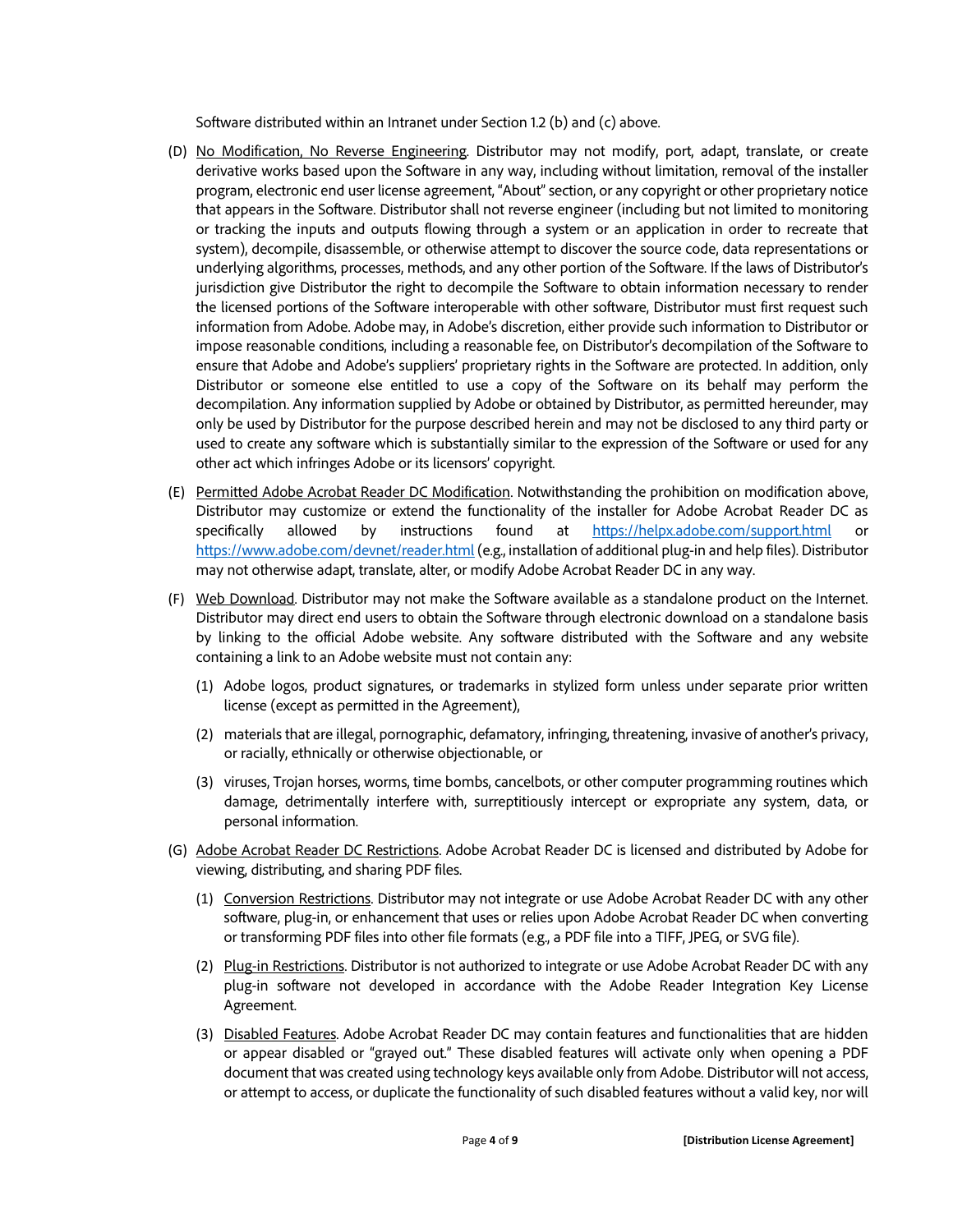Distributor otherwise circumvent the technology that controls activation of such features.

(4) PDF iFilter. Adobe Acrobat Reader DC also includes the object code version of Adobe PDF iFilter ("**iFilter**"). iFilter may be distributed by Distributor solely as part of Adobe Acrobat Reader DC and solely to search and index text within Adobe PDF formatted documents.

#### <span id="page-4-0"></span>**3. TRADEMARK USE**

- **3.1** Adobe grants to Distributor and Distributor accepts, a worldwide, non-exclusive, non-transferable, personal right to use and distribute, under the terms of this Agreement, the "Includes Adobe Acrobat Reader DC" button for print media or such additional or replacement button(s) or logos as Adobe may provide under this agreement (the "Trademarks"). Distributor may use the Trademarks solely in conjunction with the permitted forms of distribution of the Software specified in Section 2 of this agreement, so long as such use also complies with (as applicable) the:
	- (A) "'Includes Adobe Acrobat Reader DC' Button Guidelines" at https://www.adobe.com/legal/agreement.html;
	- (B) Any additional guidelines provided by Adobe to Distributor in writing; and
	- (C) the "General Trademark Guidelines" a[t https://www.adobe.com/legal/permissions/trademarks.html.](https://www.adobe.com/legal/permissions/trademarks.html)

Use of the Trademarks does not give Distributor any right, title, or interest in the Trademarks, other than the license rights granted herein. Distributor may not assign, transfer or sublicense any trademark right granted herein without the prior written consent of Adobe. Distributor agrees not to use the Trademarks in any way that will disparage Adobe or its products, injure Adobe's reputation for high quality or otherwise diminish or damage Adobe's goodwill in the Trademarks or infringe Adobe's intellectual property. Distributor acknowledges the validity of the Trademarks and Adobe's sole ownership of the Trademarks, and that Adobe retains all right, title, and interest in and to the Trademarks. Distributor recognizes the value of the goodwill associated with the Trademarks and acknowledges that such goodwill inures exclusively to the benefit of and belongs to Adobe. Distributor will employ best efforts to use the Trademarks in a manner that does not derogate from Adobe's rights in the Trademarks and will take no action that will interfere with or diminish Adobe's rights in the Trademarks. Distributor may not use the Trademarks in any way as an endorsement or sponsorship by Adobe of any product or service. Distributor agrees not to adopt or use a trademark, service mark, or any other designation confusingly similar to the Trademarks. Further, Distributor agrees to use the Trademarks only in connection with products that:

- (A) meet or exceed all applicable U.S. and foreign labeling and packaging laws and regulations;
- (B) are advertised in compliance with all applicable U.S. and foreign fair advertising laws and regulations;
- (C) comply with all other applicable U.S. and foreign laws and regulations;
- (D) support Adobe products if indicated on packaging and/or advertising materials for Distributor's products;
- (E) are of a quality and reputation consistent with the high quality of Adobe products and services; and
- (F) are advertised in a manner consistent with industry standards.

Distributor will notify Adobe of the locations of its use of the Trademarks and furnish Adobe with suitable specimens of such use. Pursuant to Section 8, Adobe may request copies of Distributor Product to determine if uses of the Trademarks are appropriate; Distributor may not disseminate Distributor Product if Adobe does not approve the uses. Distributor will assist in monitoring and maintaining the quality and form of use of the Trademarks. Adobe may review Distributor's use of the Trademarks at any time to evaluate its compliance with the quality standards described in this agreement. If at any time Adobe determines that Distributor is not maintaining adequate quality standards, Distributor is in breach of this agreement and subject to the termination provisions of in Section 13. Distributor must immediately remedy any material deficiencies in its use of the Trademarks upon reasonable notice from Adobe. Adobe makes no warranties of any kind, either express or implied, with respect to the Trademarks. Adobe will not be liable to Distributor for any consequential, incidental,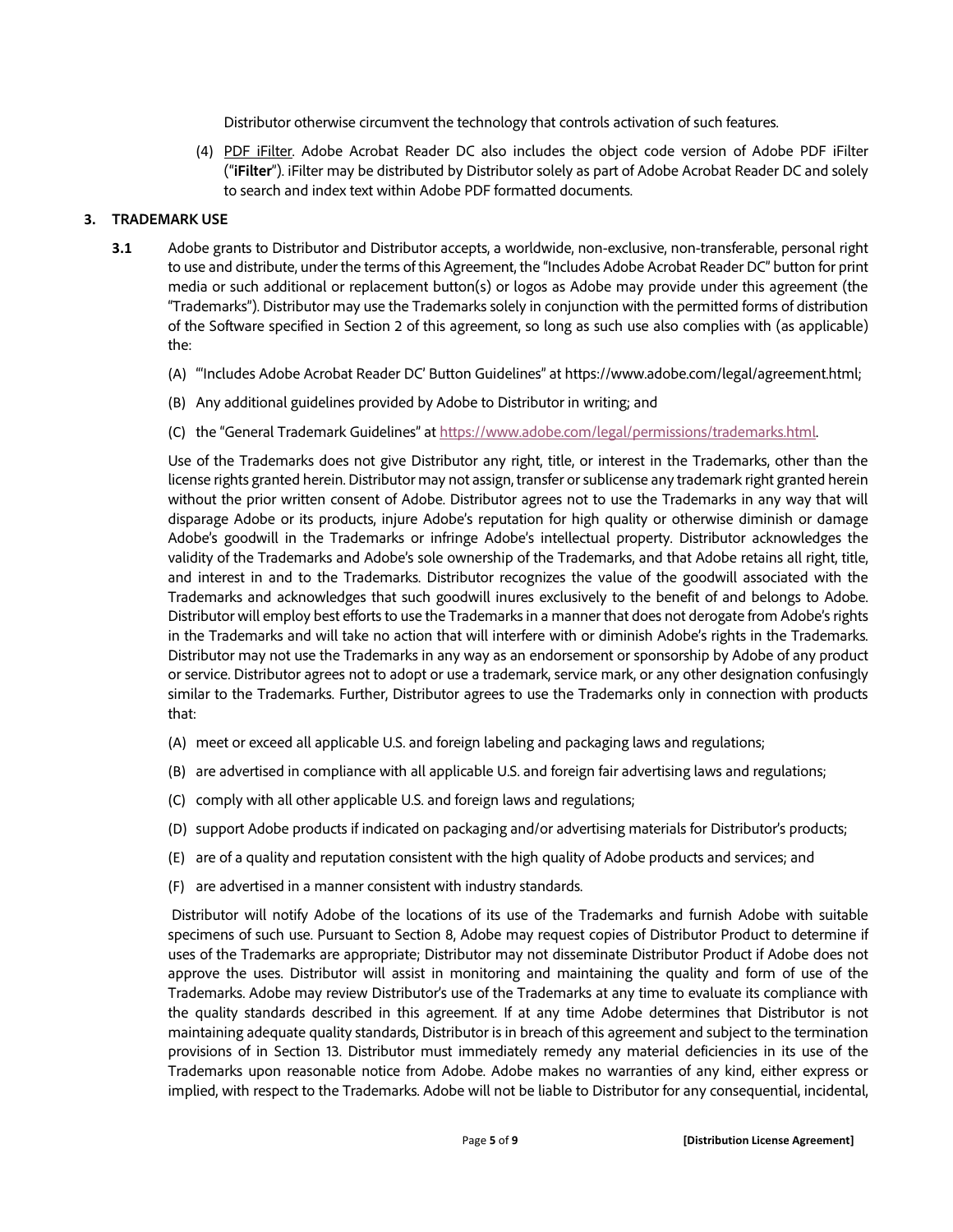or special damages (including loss of business profits) arising from or related to Distributor's use of the Trademarks, even if Adobe has been advised of the possibility of such damages. If Adobe provides Distributor with a substitute Trademark(s), Distributor will bear all liability for continued use of the previous Trademark(s).

**3.2** Adobe and Adobe Acrobat Reader DC are either registered trademarks or trademarks of Adobe Inc. in the United States and/or other countries.

## **4. INDEMNIFICATION**

Distributor agrees to indemnify, hold harmless and defend Adobe and our subsidiaries, affiliates, officers, agents, employees, partners, and licensors from and against any claims, demands, actions, damages, loss, expenses, and costs, including attorneys' fees, that arise out of or result from (i) Distributor's reproduction or distribution of the Software, (ii) Distributor's breach of this Agreement, or (iii) Distributor's use or distribution of the Trademark(s); provided, however, that Distributor's indemnification obligation will not apply to claims or lawsuits arising out of a claim that either the Software, by itself or in combination with software or hardware not provided by Distributor, or the Trademark(s), infringes any third party patent, copyright, trademark, or other intellectual property right. For the avoidance of doubt, the foregoing exception will not apply to claims arising out of the combination of the Software or Trademark(s) with other software provided by Distributor. Adobe has the right to control the defense of any claim, action, or matter subject to indemnification by you with counsel of our own choosing. Adobe will give Distributor prompt written notice of any claim or lawsuit to which Distributor's indemnification obligation applies. Distributor must fully cooperate with Adobe, at Distributor's expense, in defending or settling any such claim, action, or matter.

## <span id="page-5-0"></span>**5. INTELLECTUAL PROPERTY OWNERSHIP, COPYRIGHT PROTECTION**

The Software and any authorized copies that Distributor makes are the intellectual property of and are owned by Adobe and its suppliers. The structure, organization, and code of the Software are the valuable trade secrets and confidential information of Adobe and its suppliers. The Software is protected by law, including without limitation the copyright laws of the United States and other countries, and by international treaty provisions. Except as expressly stated herein, this Agreement does not grant Distributor any intellectual property rights in the Software and all rights not expressly granted are reserved by Adobe and its suppliers.

#### **6. CONSIDERATION**

Where Distributor distributes the Software to anyone other than its employees and Contractors, then during the Term, Distributor will comply with the marketing, branding and promotional requirements outlined in Exhibit B as well as the guidelines provided in Section 3 (Trademark Use).

#### **7. TECHNICAL SUPPORT**

Adobe is not obligated to provide any support to Distributor, its distributors, or end-users. For information on technical support for Adobe Acrobat Reader DC, please visit Adobe's community forum (available at<https://community.adobe.com/> or a successor website hereto).

#### **8. COPIES OF PRODUCT TO ADOBE**

At Adobe's request Distributor will provide Adobe 2 copies of Distributor Product or 1 membership to Distributor Service free of charge within 72 hours of Adobe's request. This will facilitate resolving potential quality assurance issues brought to Adobe's attention with Distributor's incorporation of Software. In the event Distributor Product or Distributor Service contains Distributor confidential information, Adobe will cooperate with entering into a confidentiality agreement with Distributor.

#### **9. LIMITATION OF LIABILITY**

IN NO EVENT WILL ADOBE OR ITS SUPPLIERS BE LIABLE TO DISTRIBUTOR FOR ANY DAMAGES, CLAIMS OR COSTS WHATSOEVER ARISING FROM THIS AGREEMENT AND/OR DISTRIBUTOR'S USE OF THE SOFTWARE, INCLUDING WITHOUT LIMITATION ANY CONSEQUENTIAL, INDIRECT, OR INCIDENTAL DAMAGES, OR ANY LOST PROFITS OR LOST SAVINGS, EVEN IF AN ADOBE REPRESENTATIVE HAS BEEN ADVISED OF THE POSSIBILITY OF SUCH LOSS, DAMAGES, CLAIMS, OR COSTS OR FOR ANY CLAIM BY ANY THIRD PARTY. THE FOREGOING LIMITATIONS AND EXCLUSIONS APPLY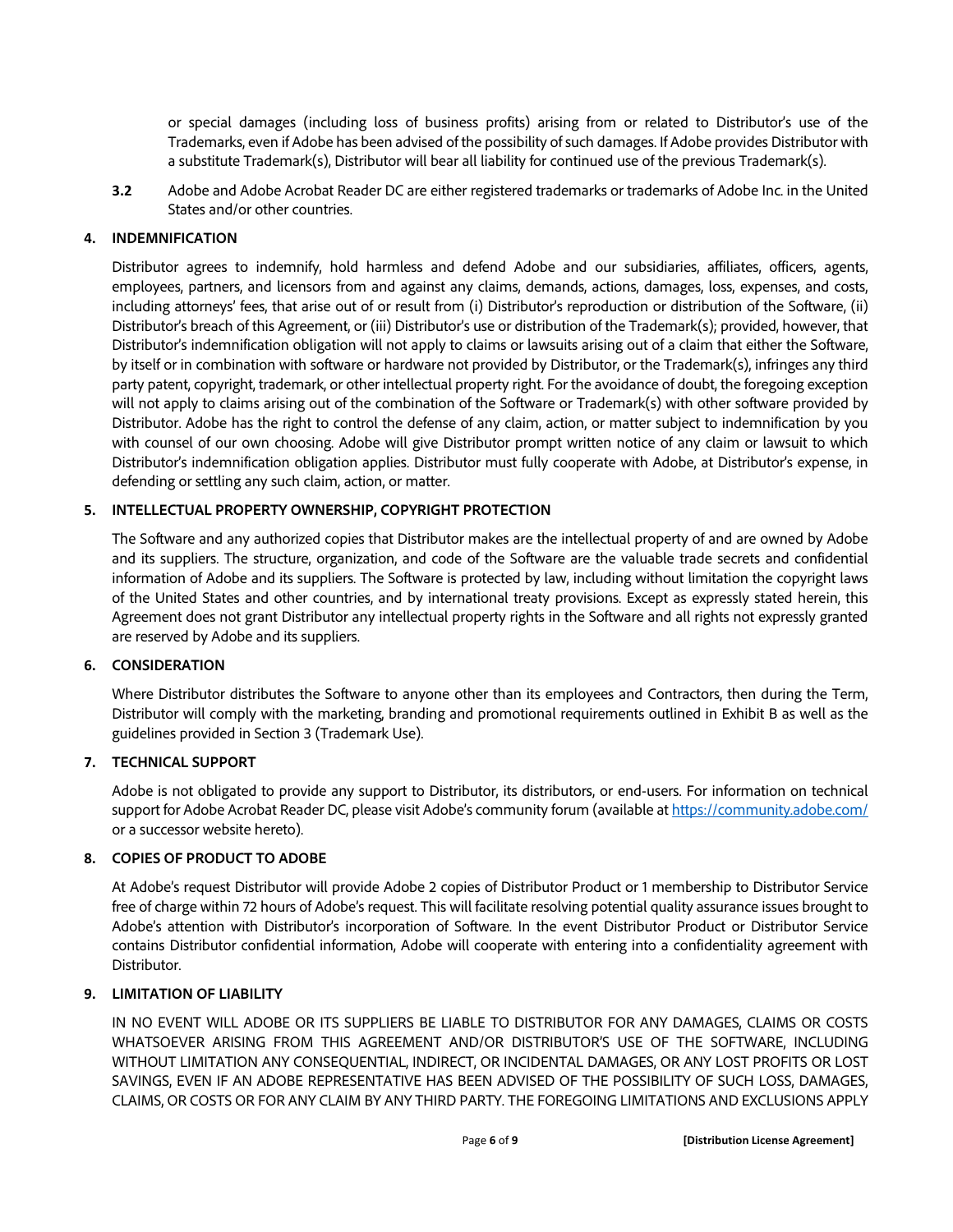TO THE EXTENT PERMITTED BY APPLICABLE LAW IN DISTRIBUTOR'S JURISDICTION. IN ANY EVENT, ADOBE'S AGGREGATE LIABILITY AND THAT OF ITS SUPPLIERS UNDER OR IN CONNECTION WITH THIS AGREEMENT WILL BE LIMITED TO FIFTY U.S. DOLLARS (\$50.00).

#### **10. WARRANTY DISCLAIMER**

THE SOFTWARE AND OTHER INFORMATION LICENSED IN THIS AGREEMENT IS MADE AVAILABLE TO DISTRIBUTOR "AS IS". NEITHER ADOBE NOR ITS SUPPLIERS MAKE ANY WARRANTY AS TO ITS USE OR PERFORMANCE. ADOBE AND ITS SUPPLIERS DO NOT WARRANT THE PERFORMANCE OR RESULTS OBTAINED BY USING THE SOFTWARE. ADOBE AND ITS SUPPLIERS MAKE NO WARRANTIES, CONDITIONS, REPRESENTATIONS, OR TERMS (EXPRESS OR IMPLIED WHETHER BY STATUTE, COMMON LAW, CUSTOM, USAGE, OR OTHERWISE) AS TO ANY MATTER INCLUDING WITHOUT LIMITATION NONINFRINGEMENT OF ANY PARTY'S RIGHTS, MERCHANTABILITY, INTEGRATION, SATISFACTORY QUALITY, OR FITNESS FOR ANY PARTICULAR PURPOSE. DISTRIBUTOR MAY BE ENTITLED TO WARRANTIES UNDER LAW IN ITS JURISDICTION. THE FOREGOING EXCLUSIONS AND LIMITATIONS WILL APPLY TO THE MAXIMUM EXTENT PERMITTED BY APPLICABLE LAW, EVEN IF ANY REMEDY FAILS ITS ESSENTIAL PURPOSE.

## **11. EXPORT RULES**

Distributor agrees, and will ensure that its distributors and resellers agree, that the Software will not be shipped, transferred, or exported into any country or used in any manner prohibited by the United States Export Administration Act or any other export laws, restrictions, or regulations (collectively the "**Export Laws**"). In addition, if the Software is identified as export controlled items under the Export Laws, Distributor represents and warrants that Distributor is not a citizen, or otherwise located within, an embargoed nation (including without limitation Iran, Syria, Sudan, Cuba, and North Korea) and that Distributor is not otherwise prohibited under the Export Laws from distributing the Software. All rights granted under this Agreement are granted on condition that such rights are forfeited if Distributor fails to comply with the terms of this Agreement.

#### **12. GOVERNING LAW**

- **12.1** *North America*. If Distributor resides (or is headquartered, if Distributor is a business) in North America (inclusive of United States, Canada, Mexico, United States territories and possessions, and United States military bases wherever located), then this Agreement shall be governed by and construed pursuant to the laws of California, U.S.A., unless preempted by U.S. federal law, regardless of conflict of law rules. Distributor irrevocably consents to the exclusive jurisdiction and venue of the courts in Santa Clara County, California.
- **12.2** If Distributor resides outside of North America, this Agreement shall be governed by and construed pursuant to the laws of Ireland. Distributor irrevocably consents to the exclusive jurisdiction and venue of the courts in Dublin, Ireland.
- **12.3** Notwithstanding any provision in this Agreement, Adobe or Distributor may request any judicial, administrative, or other authority to order any provisional or conservatory measure, including injunctive relief, specific performance, or other equitable relief, prior to the institution of legal or arbitration proceedings, or during the proceedings, for the preservation of its rights and interests or to enforce specific terms that are suitable for provisional remedies. This Agreement will not be governed by the following, the application of which is hereby expressly excluded: (x) the conflict of law rules of any jurisdiction, (y) the United Nations Convention on Contracts for the International Sale of Goods, and (z) the Uniform Computer Information Transactions Act, as enacted in any jurisdiction.

## **13. TERM AND TERMINATION**

- **13.1** The term of this Agreement is for one year from the Effective Date (**"Term"**) unless terminated earlier pursuant to this Section 13. Adobe has the right to terminate this Agreement, in whole or part:
	- (A) without cause upon 30 days written notice; or
	- (B) immediately if Distributor fails to comply with any term of this Agreement.
- **13.2** Upon any such termination, Distributor must cease all reproduction and distribution of the Software, any use of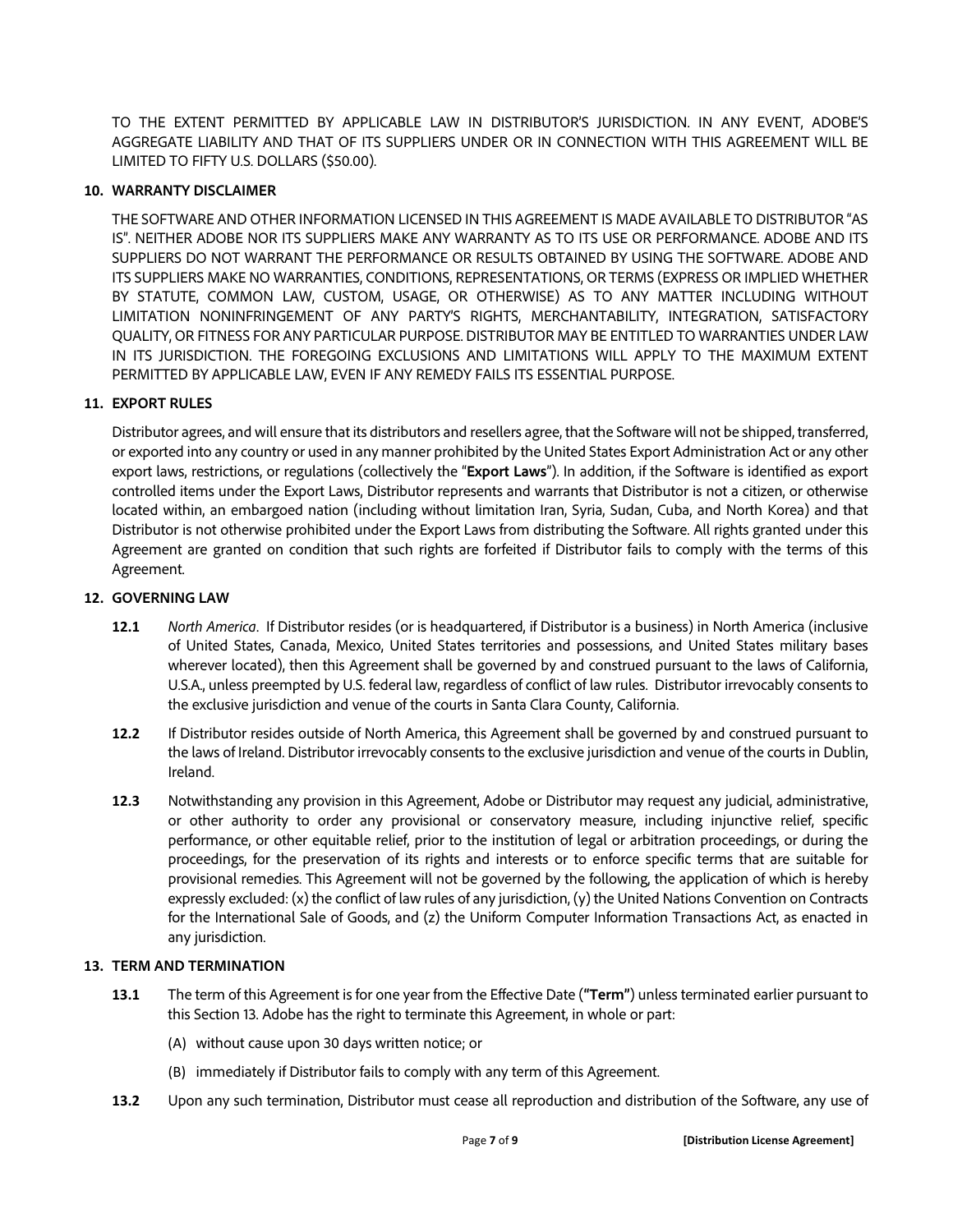the Trademarks, and, upon request from Adobe, destroy all copies of the Software in Distributor's possession along with certification of such destruction. However, except in the case of a breach of Section [2,](#page-1-0) Section [3,](#page-4-0) or Sectio[n 5,](#page-5-0)  Distributor will have a reasonable period of time, not to exceed 90 days, to sell copies of the Distributor Product then in its inventory and to use the then-current version of the Software to the extent necessary for Distributor to support its end users.

#### **14. NOTICE**

All requests and notices given under this Agreement will be in writing and will be and will be emailed to contractnotifications@adobe.com or by personal delivery or by certified or registered mail, return receipt requested (or in the case of notices from Adobe to Distributor, by e-mail) and will be deemed given upon personal delivery, 5 days after deposit in the mail, or upon sending of electronic transmission. Notices from Distributor to Adobe will be sent to the following address: Adobe Inc., 345 Park Avenue, San Jose, California 95110, Attention: General Counsel. Notices from Adobe to Distributor will be sent to the address Distributor provides to Adobe with this Agreement. Distributor warrants that the personal information it provides with this Agreement is accurate and current as of the date Distributor provided such information.

#### **15. GENERAL PROVISIONS**

If any part of this Agreement is found void and unenforceable, it will not affect the validity of the balance of this Agreement, which will remain valid and enforceable according to its terms. This Agreement shall not prejudice the statutory rights of any party dealing as a consumer. This Agreement may only be modified by a writing signed by an authorized officer of Adobe. Updates may be licensed to Distributor by Adobe with additional or different terms. This is the entire Agreement between Adobe and Distributor for reproduction and distribution of the Software and it supersedes any prior representations, discussions, undertakings, communications, or advertising relating to the Software.

## **16. NOTICE TO GOVERNMENT DISTRIBUTORS**

For U.S. Government Distributors, Adobe agrees to comply with all applicable equal opportunity laws including, if appropriate, the provisions of Executive Order 11246, as amended, Section 402 of the Vietnam Era Veterans Readjustment Assistance Act of 1974 (38 USC 4212), and Section 503 of the Rehabilitation Act of 1973, as amended, and the regulations at 41 CFR Parts 60-1 through 60-60, 60 250, and 60-741. The affirmative action clause and regulations contained in the preceding sentence shall be incorporated by reference in this Agreement.

## **17. AUDIT RIGHT**

Distributor agrees that upon request from Adobe or Adobe's authorized representative, Distributor will within 30 days fully document and certify that Distributor is in conformity with the terms and conditions of this Agreement. During the Term of this Agreement, Distributor will use commercially reasonable efforts to maintain a complete, clear, and accurate record of the number of copies of the Software it distributes during each calendar quarter in a manner sufficient to allow Adobe to verify compliance with the terms and conditions of this Agreement. Adobe has the right to inspect and audit all Distributor relevant books and records relating to the reproduction and distribution of the Software. Information obtained in connection with the audit will only be used to enforce Adobe's rights and determine whether Distributor is in compliance with the terms and conditions of this Agreement. Any such audit may be conducted upon not less than 7 days' notice at Distributor's offices during regular business hours and in such a manner as not to unreasonably interfere with Distributor's normal business activities.

[*Intentionally left blank.*]

## **EXHIBIT A**

#### **1. Distributor Information**